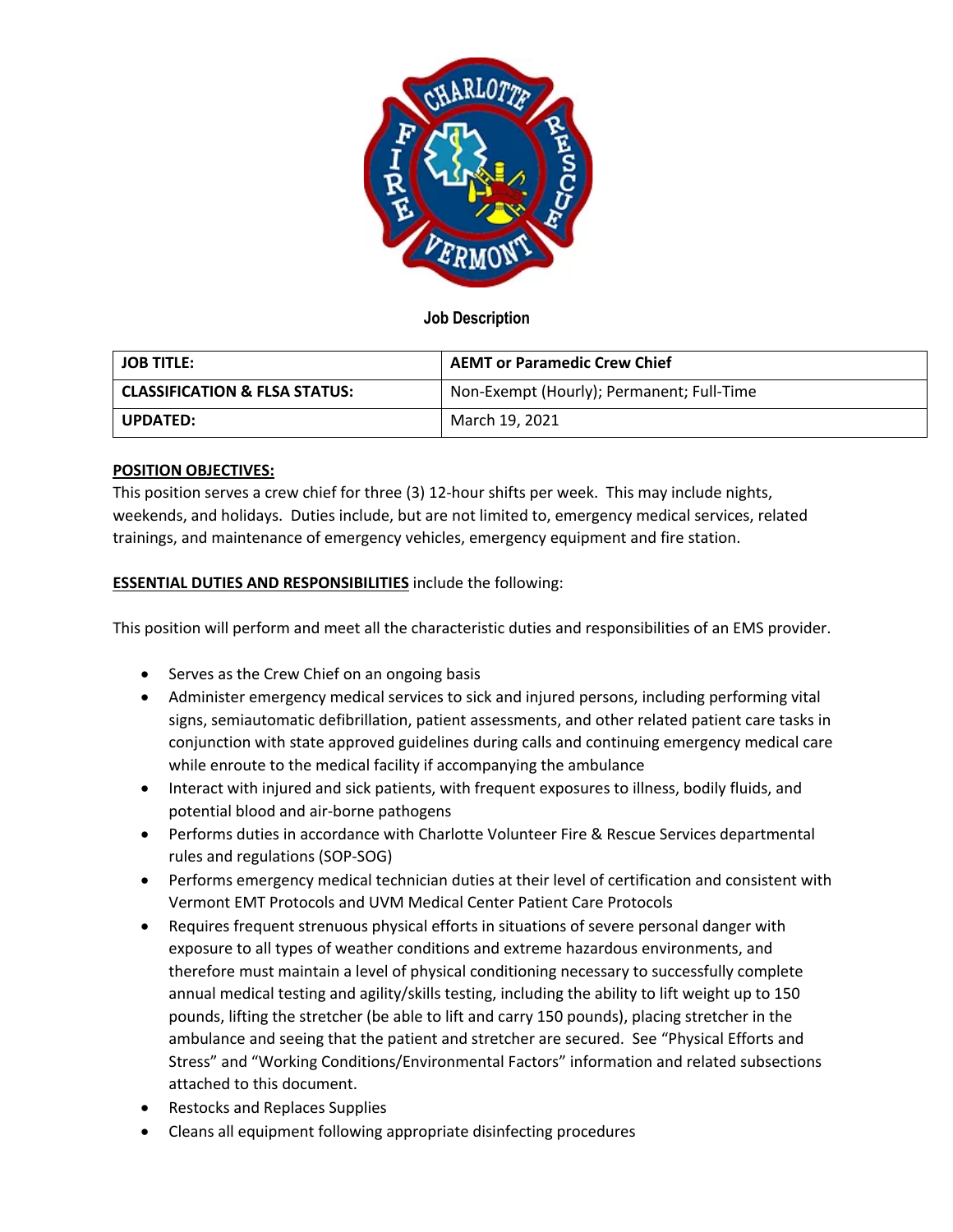- Perform daily emergency apparatus and equipment inspections to ensure proper service of all equipment, including minor maintenance and repairs, and apparatus and equipment tests
- Conduct daily routine station maintenance in accordance with established schedule
- Performs in depth monthly documented ambulance inspections in accordance with Vermont EMS Rules.
- Participates in assuring that station office, meeting areas, living space, ambulance bays and laundry room are always neat and clean.
- Order station and medical supplies as needed.
- Operate all emergency equipment to include ambulance and specialized rescue equipment
- Attend Department training programs, other continuing education, and refresher training programs as required by employers, medical control, licensing or certifying agencies. May instruct be asked to provide instruction by supervisors at such trainings.
- Maintain positive public relations while participating in conducting prevention programs and other related educational activities
- Make frequent contact with general public, municipal emergency service agencies and other private agencies when responding to fire and emergency medical incidents
- May be involved in activities on a routine basis where patient medical information and other information is sensitive in nature and must be kept confidential
- Assists with community outreach program that can be used in schools and in the community to enhance understanding of the values and goals of the Rescue Service and promotes understanding of the challenges facing the Rescue Services.
- With the Rescue Officers and Training Officer assures that proper orientation is provided for new staff
- Other duties as assigned

## **SUPERVISION RECEIVED**

Reports to, evaluated by, and receives direction from Deputy Chief.

### **SUPERVISORY RESPONSIBILITIES:**

This not a supervisory role.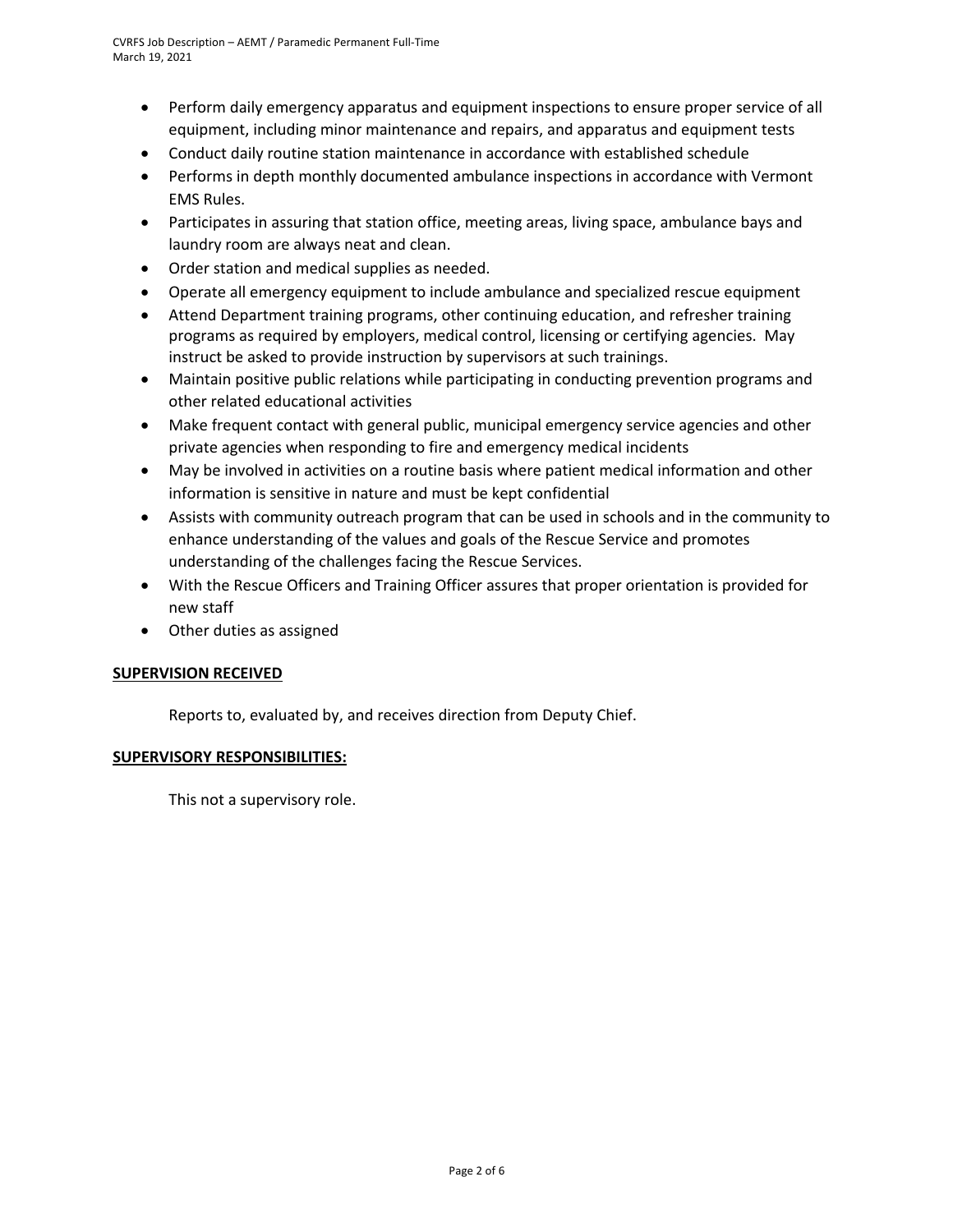**QUALIFICATIONS:** To perform this job successfully, an individual must be able to perform each essential duty satisfactorily, in addition to the following:

Must be at least 18 years of age, valid VT-EMS Advanced AEMT required – Paramedic preferred, NREMT Certified, minimum 2 years as an EMS crew chief. Willingness to obtain Fire Fighter I status within 18 months of hire.

Must also have:

- Thorough knowledge of EMS and firefighting principals, equipment, and techniques
- The ability to obtain a working knowledge of Departmental policies and procedures
- The ability to operate ambulances and other emergency vehicles
- The ability to perform continuous strenuous effort for extended periods of time under hazardous conditions and adverse weather conditions
- Working knowledge of the town layout and streets in Charlotte and other service areas as applicable
- The ability to effectively communicate both orally and in writing
- Understand and follow oral and written instructions in the English language
- The ability to rely on sense of sight and hearing to help determine the nature of an emergency and make operational decisions
- The ability to comprehend and make inferences from written material in the English language
- Background check required
- Valid Driver's License
- Dependability being reliable, punctual, responsible, and fulfilling obligations.
- Self-Control maintaining composure, keeping emotions in check, controlling anger, and avoiding aggressive behavior, even in very difficult situations.
- Stress Tolerance accepting criticism and dealing calmly and effectively with high stress situations.
- Cooperation being pleasant with others on the job and displaying a good-natured, cooperative attitude.
- Concern for Others being sensitive to others' needs and feelings and being understanding and helpful on the job.
- Attention to Detail being careful about detail and thorough in completing work tasks.
- Integrity being honest and ethical.
- Adaptability/Flexibility being open to change (positive or negative) and to considerable variety in the workplace.

*This job description in no way states or implies that these are the only duties to be performed by an employee occupying this position. Employees may be required to perform other related duties as assigned, to ensure workload coverage. Employees are required to follow any other job-related instructions and to perform any other job-related duties requested by their supervisor. This job description does not constitute an employment agreement between the employer and employee and is subject to change by the employer as the organizational needs and requirements of the job change. The job specification requirements stated are representative of minimum levels of knowledge, skills, and abilities to perform this job successfully. Any satisfactory equivalent combination of experience and*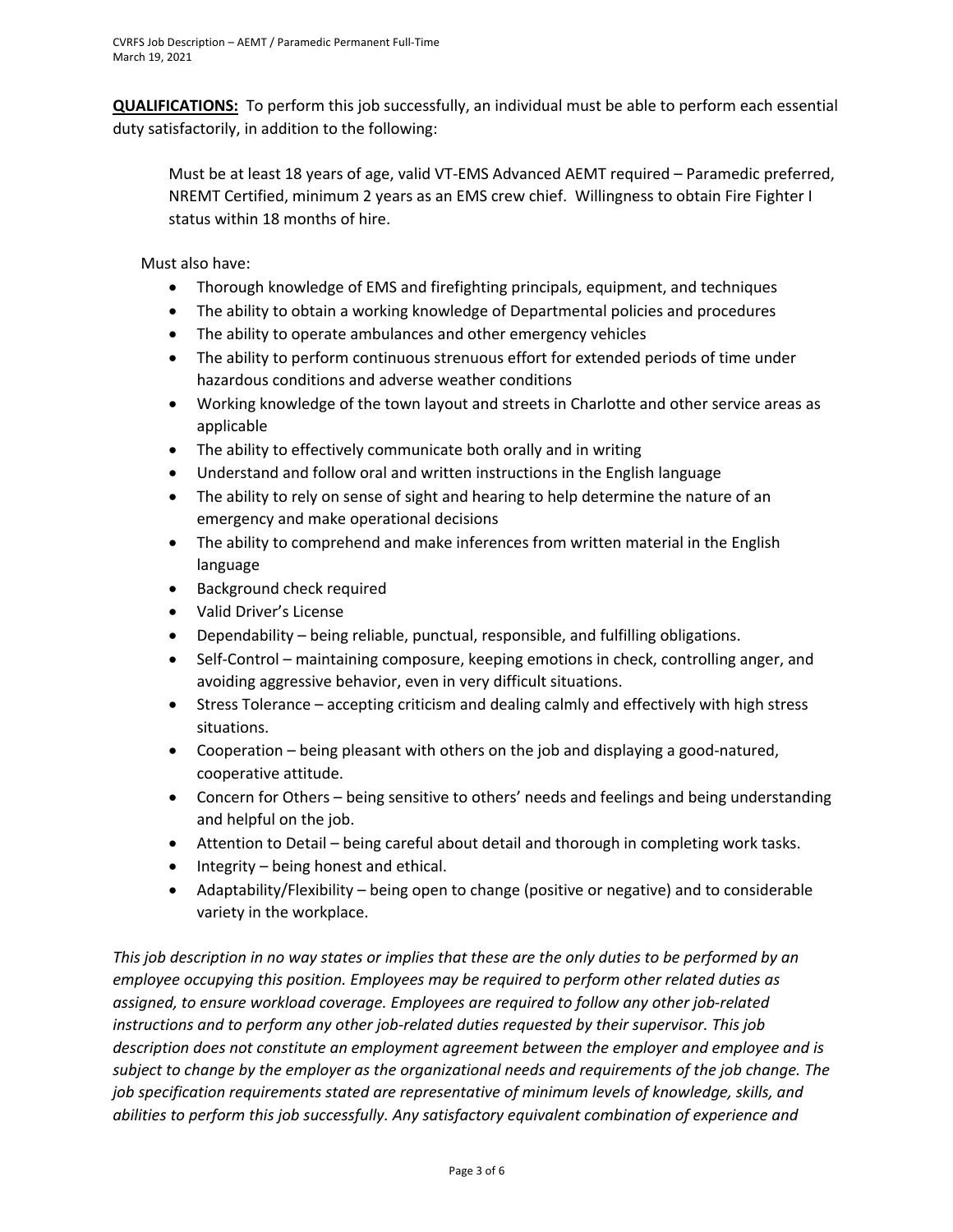CVRFS Job Description – AEMT / Paramedic Permanent Full-Time March 19, 2021

*training which ensures the ability to perform the work may substitute for the above so that the employee will possess the abilities or aptitudes to perform each duty proficiently.*

*This general outline illustrates the type of work, which characterizes the Job Classification. It is not designed to cover or contain a comprehensive listing of activities, duties, responsibilities, and qualifications that are required of the employee. Other duties, responsibilities and activities may change or be assigned at any time with or without notice. Reasonable accommodations may be made to enable individuals with disabilities to perform the essential functions.*

……………………………………………………………………………….……………..

I acknowledge I have received a copy of this job description. I further acknowledge that I have reviewed this job description and I understand all my job duties and responsibilities. I am able to perform the essential functions as outlined. I understand that my job may change on a temporary or regular basis according to the needs of CVFRS without it being specifically included in my job description. If I have any questions about the job duties not specified on this job description that I am asked to perform, I should discuss them with my immediate supervisor, the Chief or the Business Operations Manager.

I have discussed any questions I may have had about this job description prior to signing this form.

Employee's Signature Date Date Date

Employee's Name (please print)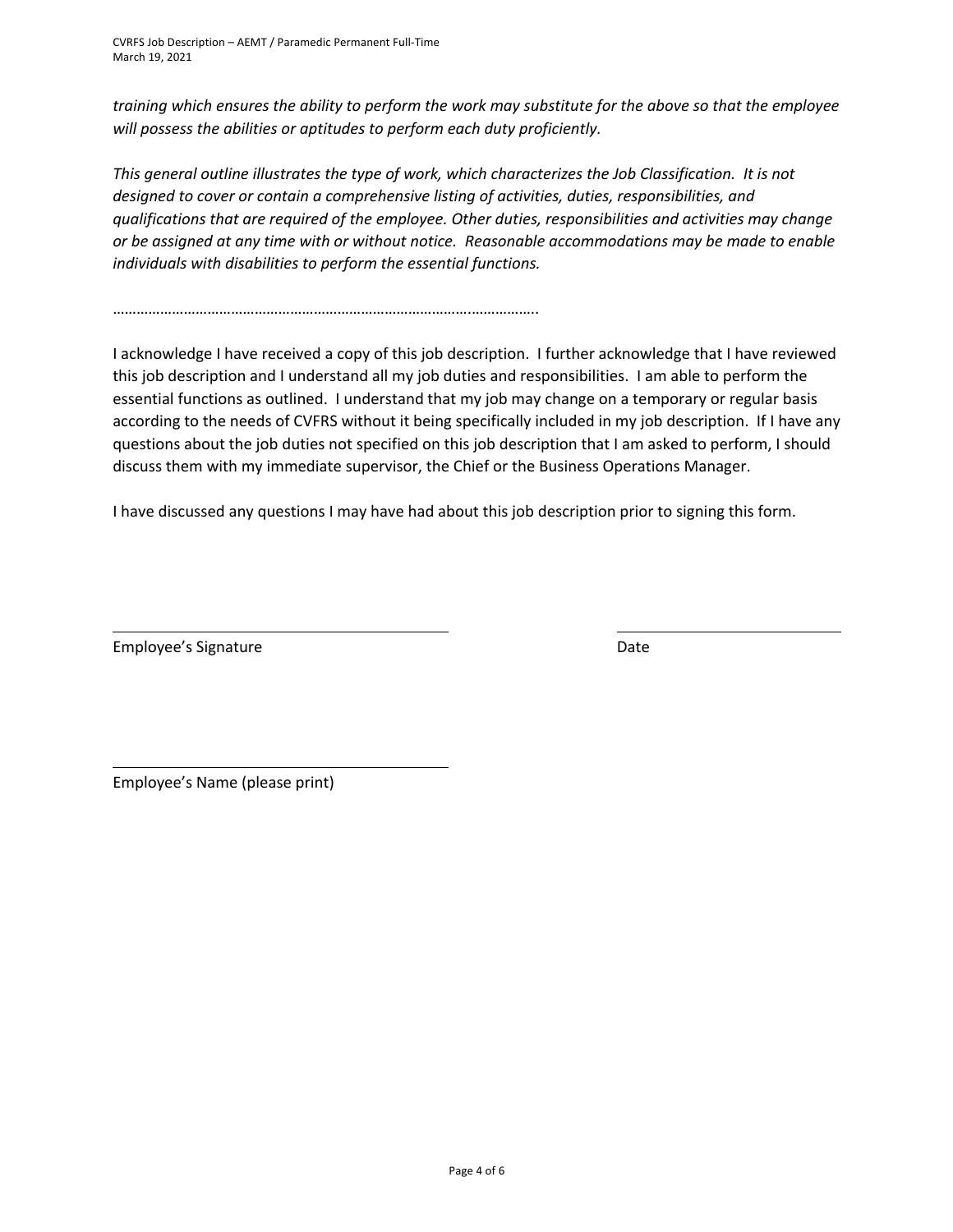**PHYSICAL EFFORT AND STRESS**. Employee must have the physical ability to perform the essential functions of the job as outlined above, in addition to the following (Indicate appropriate code below):

| <b>Frequency</b>      | Code | <b>Description</b>                                                  |
|-----------------------|------|---------------------------------------------------------------------|
| <b>Sometimes</b>      | S.   | activity may exist sporadically, but not on a consistent basis.     |
| <b>Occasionally</b>   | O    | activity exists on a consistent basis for less than 1/3 of the time |
| Frequently            |      | activity exists from 1/3 of the time up to 2/3 of the time          |
| Constantly            | C.   | activity exists for 2/3 or more of the time                         |
| <b>Not Applicable</b> | N/A  | activity is not present in the position                             |

|                                    | Frequency<br>Code | Essential          | Not<br>Essential |
|------------------------------------|-------------------|--------------------|------------------|
| <b>SITTING</b>                     | F                 | $\mathsf{X}$       |                  |
| <b>STANDING</b>                    | $\mathsf{C}$      | X                  |                  |
| <b>WALKING</b>                     | F                 | $\mathsf{X}$       |                  |
| <b>SEEING</b>                      | $\mathsf{C}$      | Χ                  |                  |
| <b>HEARING</b>                     | $\mathsf{C}$      | $\mathsf{X}$       |                  |
| <b>TALKING</b>                     | F                 | X                  |                  |
| DEXTERITY (hands/fingers)          | $\mathsf{C}$      | $\mathsf{x}$       |                  |
| USE OF COMPUTERS AND EQUIPMENT     | O                 | X                  |                  |
| <b>LIFTING</b>                     |                   |                    |                  |
| Up to 150 lbs.                     | $\overline{O}$    | $\mathsf{X}$       |                  |
| 150+ lbs.                          | O                 |                    | X                |
| <b>CARRYING</b>                    |                   |                    |                  |
| up to 75 lbs.                      | $\mathsf F$       | X                  |                  |
| $75+$ lbs.                         | O                 |                    | $\mathsf{x}$     |
| <b>BENDING/STOOPING</b>            | F                 | $\mathsf{X}$       |                  |
| PUSHING/PULLING                    | F                 | X                  |                  |
| <b>TWISTING</b>                    | F                 | $\pmb{\mathsf{X}}$ |                  |
| <b>CLIMBING</b>                    | O                 | X                  |                  |
| <b>BALANCING</b>                   | $\mathsf{O}$      | $\mathsf{X}$       |                  |
| <b>CROUCHING</b>                   | F                 | $\mathsf{x}$       |                  |
| <b>KNEELING</b>                    | $\mathsf{S}$      | $\mathsf{X}$       |                  |
| <b>CRAWLING</b>                    | $\sf S$           |                    | X                |
| REACHING (i.e., overhead)          | F                 | $\mathsf{X}$       |                  |
| <b>HANDLING</b>                    | F                 | X                  |                  |
| <b>DRIVING</b>                     | F                 | $\mathsf{X}$       |                  |
| REPETITIVE MOVEMENTS (hands, feet) | $\mathsf F$       | X                  |                  |
| <b>MANAGING STRESS</b>             | F                 | $\mathsf{X}$       |                  |
| <b>RESOLVING CONFLICTS</b>         | $\mathsf{O}$      | X                  |                  |